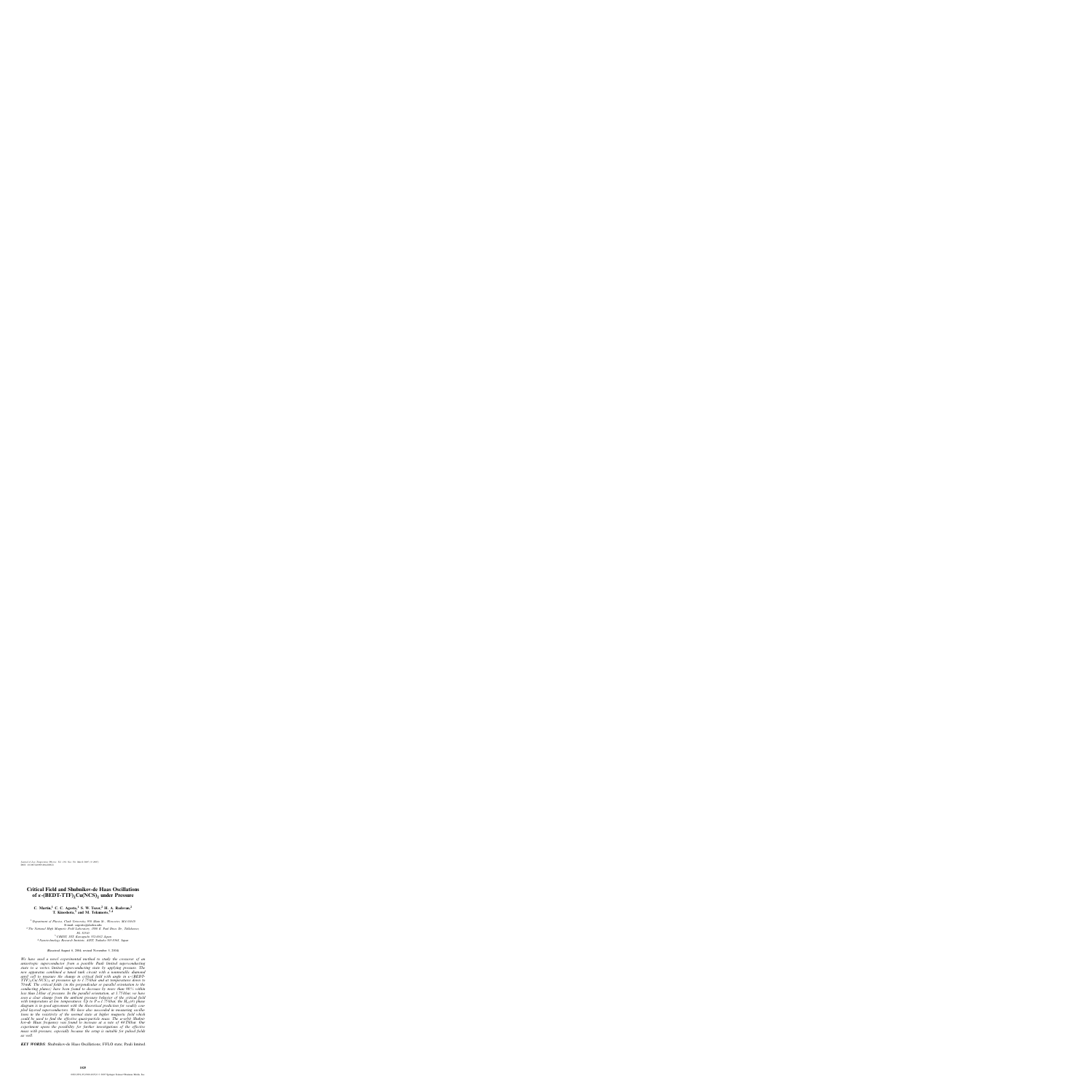#### **1026 C. Martin** *et al.*

### **1. INTRODUCTION**

A number of anisotropic and heavy fermion superconductors have recently been found to exhibit properties associated with an inhomogeneous superconducting order parameter.<sup>1–4</sup> Similar novel superconducting states were first predicted by Fulde and Ferrell and Larkin and Ovchinni $kov<sup>5,6</sup>$  and are often called FFLO states. The FFLO state is expected in clean superconductors that are Pauli limited. We call a superconductor Pauli limited when the interaction of the applied magnetic field with the electron spin limits the superconducting state, in contrast to orbital limiting, the traditional effect where vortices eventually destroy the superconducting state. One way to favor Pauli limiting over orbital limiting is to create a layered material and orient the applied magnetic field along the layers. In this orientation the electrons have to tunnel across the insulating layers to form vortices, and it becomes energetically favorable for the applied magnetic field lines to pass between the conducting layers and form weak Josephson vortices. Our motivation for this experiment was to increase the pressure on a highly anisotropic, quasi 2D superconductor that shows evidence of Pauli limiting, and by applying this pressure, increase the interlayer conduction and change the dimensionality of the superconductor so that orbital limiting would become dominant.

Due to its strong two-dimensional character, the charge-transfer organic salt  $\kappa$ -(BEDT-TTF)<sub>2</sub>Cu(NCS)<sub>2</sub> is a suitable material for studying the various theories put forth for anisotropic superconductivity in magnetic fields. The electronic structure of organic superconductors is very similar to that of the cuprate high  $T_c$  superconductors, consisting of stacks of alternating conducting and insulating sheets. In contrast to the cuprates, however, the critical fields of organic superconductors are much lower making them easier to study. Among the organics,  $\kappa$ -(BEDT-TTF)<sub>2</sub>Cu(NCS)<sub>2</sub> with a  $T_c = 10.4$ K, has been shown to be one of the compounds with the highest critical fields. Even with its conducting planes parallel to the applied field,  $H_c$  is less than 40 tesla (T).<sup>7,8</sup> Furthermore, high-purity single crystals of  $\kappa$ -(BEDT-TTF)<sub>2</sub>Cu(NCS)<sub>2</sub> are available which make for reliable studies of the Fermi surface. For example, the samples used in this study have mean free paths from 600 to 900Å, and a superconducting coherence length in the layers of  $\sim 100 \text{\AA}$ . These parameters put  $\kappa$ -(BEDT-TTF)<sub>2</sub>Cu(NCS)<sub>2</sub> clearly in the clean limit. YBCO in comparison has a mean free path less than  $100 \text{\AA}$ , and a superconducting coherence length in the layers of  $\sim$  50Å.<sup>9</sup>

The strong effect of the pressure on the band structure via modification of the carrier effective mass and Fermi surface (and hence on the superconducting properties) already reported in the literature<sup>10</sup> has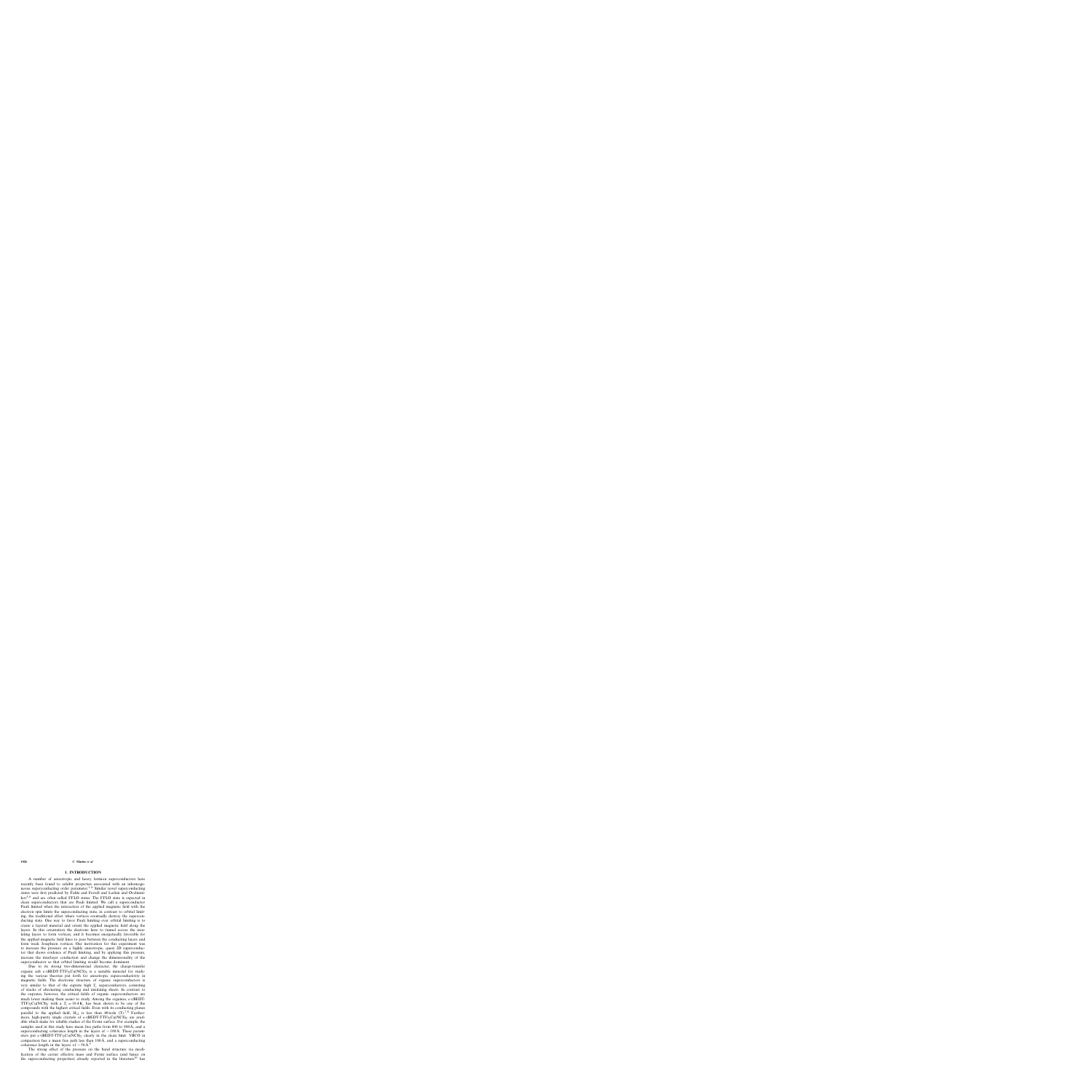motivated our work. In the present paper, we focus on the change in critical field in  $\kappa$ -(BEDT-TTF)<sub>2</sub>Cu(NCS)<sub>2</sub> under pressure for different orientations of the applied dc magnetic field with respect to the conducting planes (we will refer to  $\theta$  as the angle between the magnetic field and the normal to the conducting planes). The study of reduced dimensional systems is important, because of the different mechanisms which destroy the superconductivity when the magnetic field is applied perpendicular or parallel to the conducting layers<sup>11</sup> as described above. In the absence of any other mechanisms (spin-orbit scattering, many body effects), the maximum critical field in the parallel orientation, called the Pauli paramagnetic limit,  $H<sub>P</sub>$ , is driven by the spin polarization effect, where the condensation energy is overcome by the Zeeman splitting energy.<sup>12,13</sup> In this limit,  $H_{c2}$ may change from a second-order to a first-order transition,  $14$  or an inhomogenious superconducting state may be stabilized.<sup>3,5,6</sup> For this paper we will use the BCS approximation of the Pauli limit,  $\mu_0 H_P^{BCS} = \sqrt{2} \Delta_0 / g \mu_B$ , where the energy gap,  $2\Delta_0 = 3.5k_BT_c$ ,  $k_B$  is Boltzmann's constant, g is the gyromagnetic ratio,  $T_c$  is in kelvin, and  $\mu_0$ H $_P^{BCS}$  is in tesla. There may be better ways to calculate the the Pauli limit,<sup>15</sup> but the BCS method will suffice to compare the same material at different pressures. For a comprehensive summary of organic superconductors in the Pauli paramagnetic limit region we refer the reader to Ref. 8.

 $\kappa$ -(BEDT-TTF)<sub>2</sub>Cu(NCS)<sub>2</sub> has been found to have an unusual evolution of the parallel critical field with temperature. In spite of their differences in the measured values of the critical field and in the curvature of the phase diagram at higher temperatures, all the experimental results at ambient pressure agree that the absolute value of  $H_{c2}^{||}$ at results at amount pressure agree that the absolute value of  $H_{c2}^{2}$  not only exceeds  $H_{c2}^{BC}$ , but it also shows no tendency of saturation at low temperatures<sup>3,16,17</sup> and displays positive curvature toward  $0 \text{ K}$ , indicating that Pauli effects are present. However, the reason for this behavior is not well understood. We cite two recent hypotheses, one that explains the lack of saturation as a first order phase transition into the FFLO state<sup>3</sup> and another one that claims the high critical fields are indeed beyond the BCS Pauli paramagnetic limit, but comparable to the paramagnetic limit calculated from thermodynamic quantities. <sup>16</sup> Both references seem to ignore the spin-orbit scattering effect, which also can be responsible for the enhancement of the upper critical field. We, however, suggest that spin-orbit scattering cannot be responsible for the total enhancement of the critical field. If this were the case, following Ref. 18, we calculated that the spin-orbit scattering time would be between 0.46 and 0.62 ps, which is much less than the total measured scattering time of about 3 ps determined from magnetoresistance oscillations.<sup>19</sup> Therefore,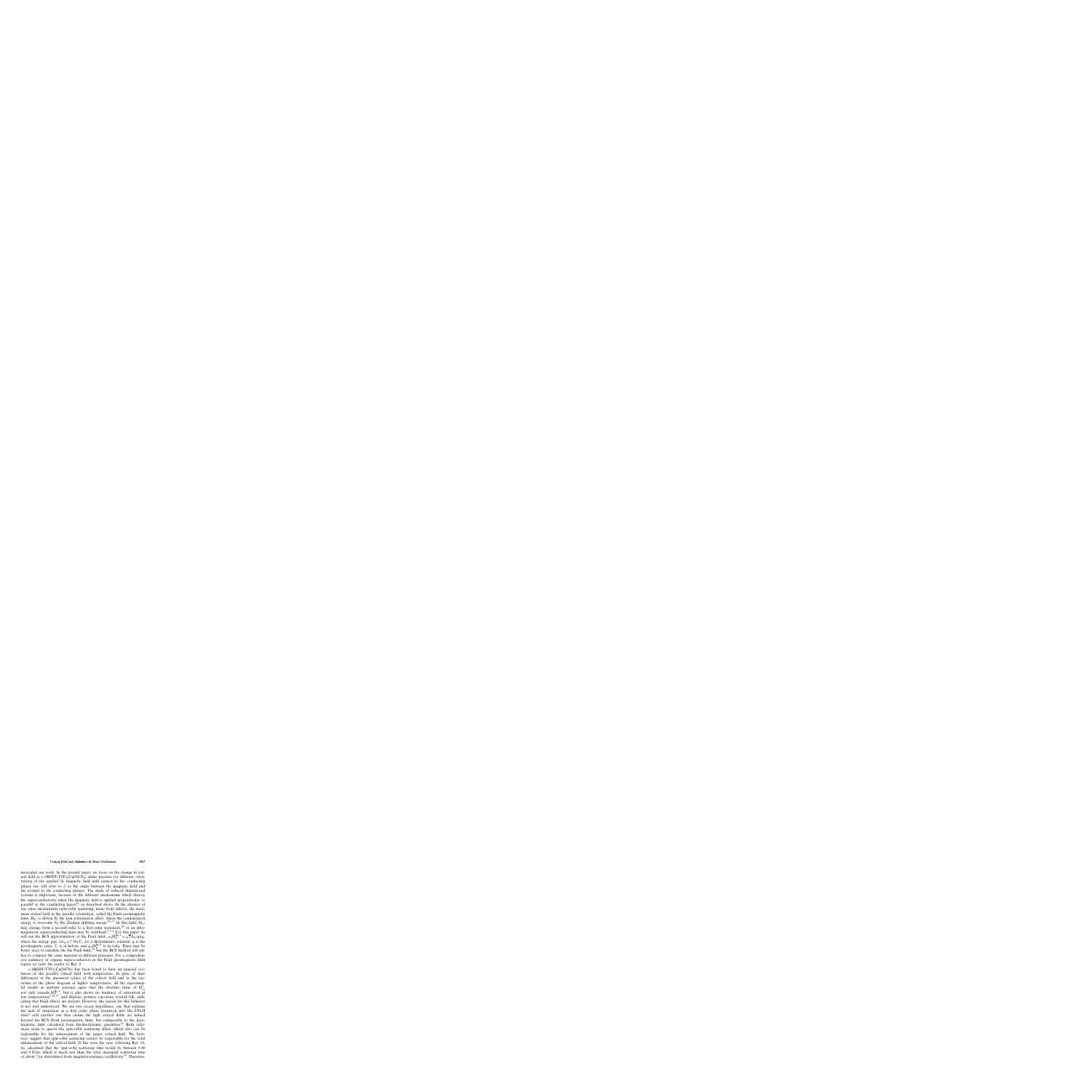we can rule out a large role for spin-orbit scattering. It has been predicted that in the absence of spin-orbital scattering, the transition from the normal to the superconducting state at low temperatures should turn into a first-order phase transition.<sup>14</sup> We have found evidence that there is a first order transition below  $4K$  in  $\kappa$ -(BEDT-TTF)<sub>2</sub>Cu(NCS)<sub>2</sub> further indicating that Pauli effects are present.<sup>20</sup> Thus it is valuable to study the effect of the pressure on the  $H_{c2}^{\parallel}(T)$  phase diagram and tune the anisotropy, especially because existing data suggests a tendency of saturation of  $H_{c2}^{\parallel}$  in  $\kappa$ -(BEDT-TTF)<sub>2</sub>Cu(NCS)<sub>2</sub> at 1.5 kbar<sup>21</sup> indicating that the Pauli effects are absent.

At ambient pressure, it is often claimed that  $\kappa$ -(BEDT-TTF)<sub>2</sub>Cu (NCS)<sub>2</sub> is very anisotropic. Although the anisotropy ratio  $\gamma = H_{c2}^{\parallel}/H_{c2}^{\perp}$ is only about  $6<sup>16</sup>$  the anisotropy of the London penetration depths is  $\approx$ 160–330.<sup>22</sup> We believe the reason why the anisotropy determined by the critical fields is misleading is that the mechanism that limits the superconductivity when the applied field is parallel to the layers is not related to the coherence length, because this critical field is Pauli limited. Hence, the parallel and perpendicular critical fields cannot be used to find the ratio of the parallel and perpendicular coherence lengths, as is common with less anisotropic superconductors. Nevertheless, the  $H_{c2}(\theta)$  diagram for  $\kappa$ -(BEDT-TTF)<sub>2</sub>Cu(NCS)<sub>2</sub> fits the Lawrence–Doniach 2D model of weakly coupled layered superconductors despite the Pauli limiting.16,23 And, as we will show, even under moderate pressure we never see results consistent with anisotropic 3D Ginzburg-Landau theory.<sup>24</sup>

### **2. EXPERIMENTAL**

Our innovation was to combine a nonmetallic diamond anvil cell  $(DAC)^{25}$  with an rf penetration depth technique.<sup>26</sup> The plastic pressure cell design overcomes the difficulties of using metals in magnetic field, can be made of a relatively small size to fit on a rotating platform and, by placing a ruby chip inside the cell, the pressure can be measured insitu. The penetration depth was measured using the tunnel diode oscillator (TDO) technique, which offers the advantage of not requiring contacts on the sample, and therefore, eliminates problems like contact resistance and additional stress on the sample. It is particularly well suited for use in the diamond anvil cell because the coil and the sample can be of arbitrarily small size. In a recent advance, we have succeeded in using this combination of techniques in the pulsed field environment to  $50T$  at He-3 temperatures. The samples were single crystals of  $\kappa$ - (BEDT-TTF)<sub>2</sub>Cu(NCS)<sub>2</sub> approximately  $210\mu m \times 175 \mu m \times 40 \mu m$ . They were placed in a four turn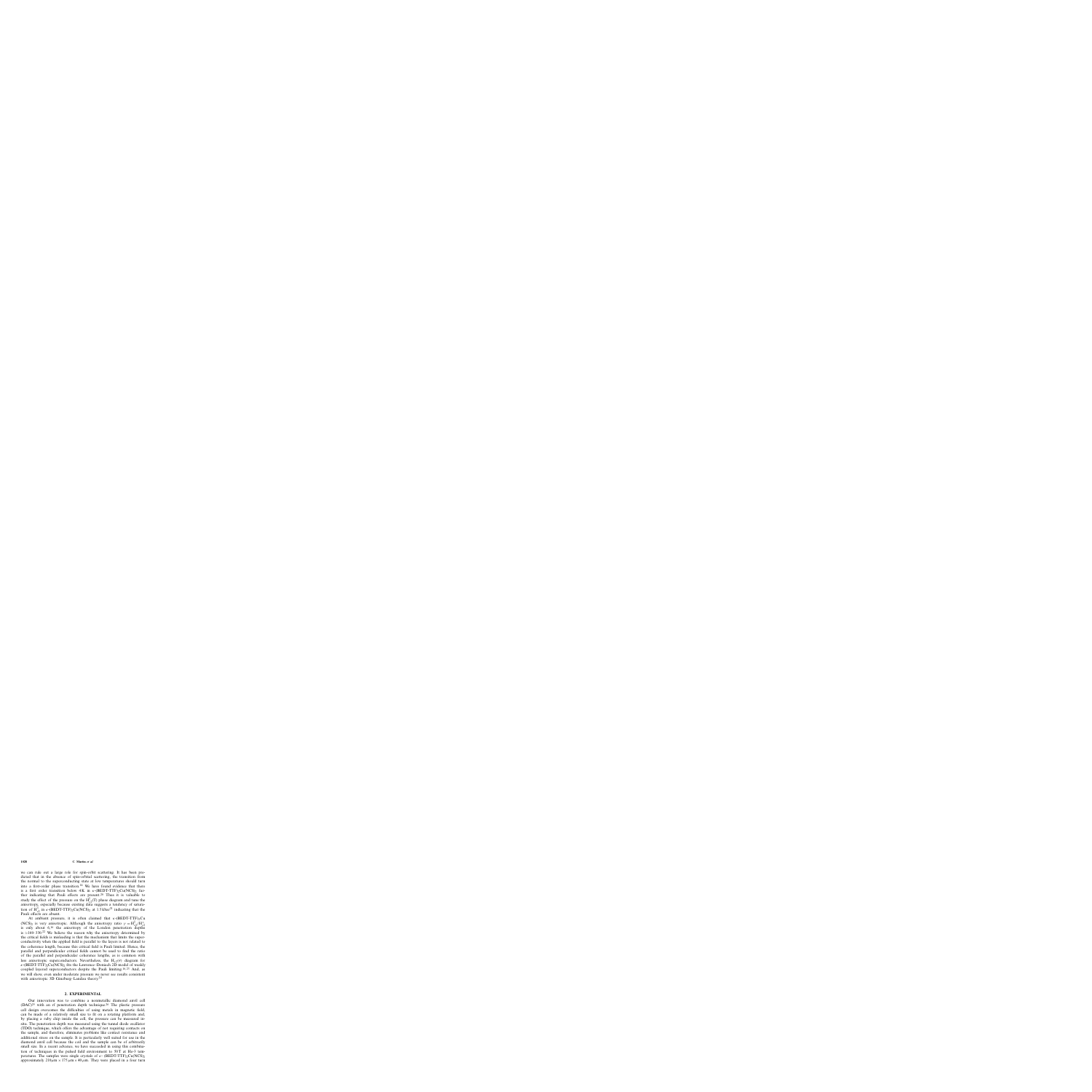coil (56 AWG wire) with an inner diameter of  $300 \mu m$  with their conducting planes perpendicular to the axis of the coil. To minimize the background signal, a nonmetallic diamond anvil cell was used with a diamond filled epoxy gasket reinforced by a Zylon overband.<sup>27</sup> The plastic DAC freely rotated in a top-loading dilution refrigerator with an ID of 21.5 mm. The coil rested in the  $350 \mu m$  diameter hole of the gasket that was filled with the quasi-hydrostatic pressure medium glycerin. Ruby was used to calibrate the pressure at the operating temperature.<sup>28</sup> The TDO setup has been explained in detail elsewhere. $2\overline{6}$  The oscillating frequency of the circuit at 70 mK was 290 MHz, and the change in frequency during the sweep of the magnetic field was about 2 MHz, less than 1%. Figure 1 shows typical field dependences of the frequency and amplitude when the field is applied parallel and perpendicular to the conducting layers. The overlap of the inverse amplitude, which is a direct measure of the dissipation in the circuit, and the frequency, attests to the integrity of the



Fig. 1. The rf penetration (proportional to the change in frequency) as a function of magnetic field for the orientation perpendicular to the conducting planes (a) and the parallel orientation (b).  $H_{c2}$  is determined by the intersecting point between the linear extrapolation of the normal state and the superconducting transition.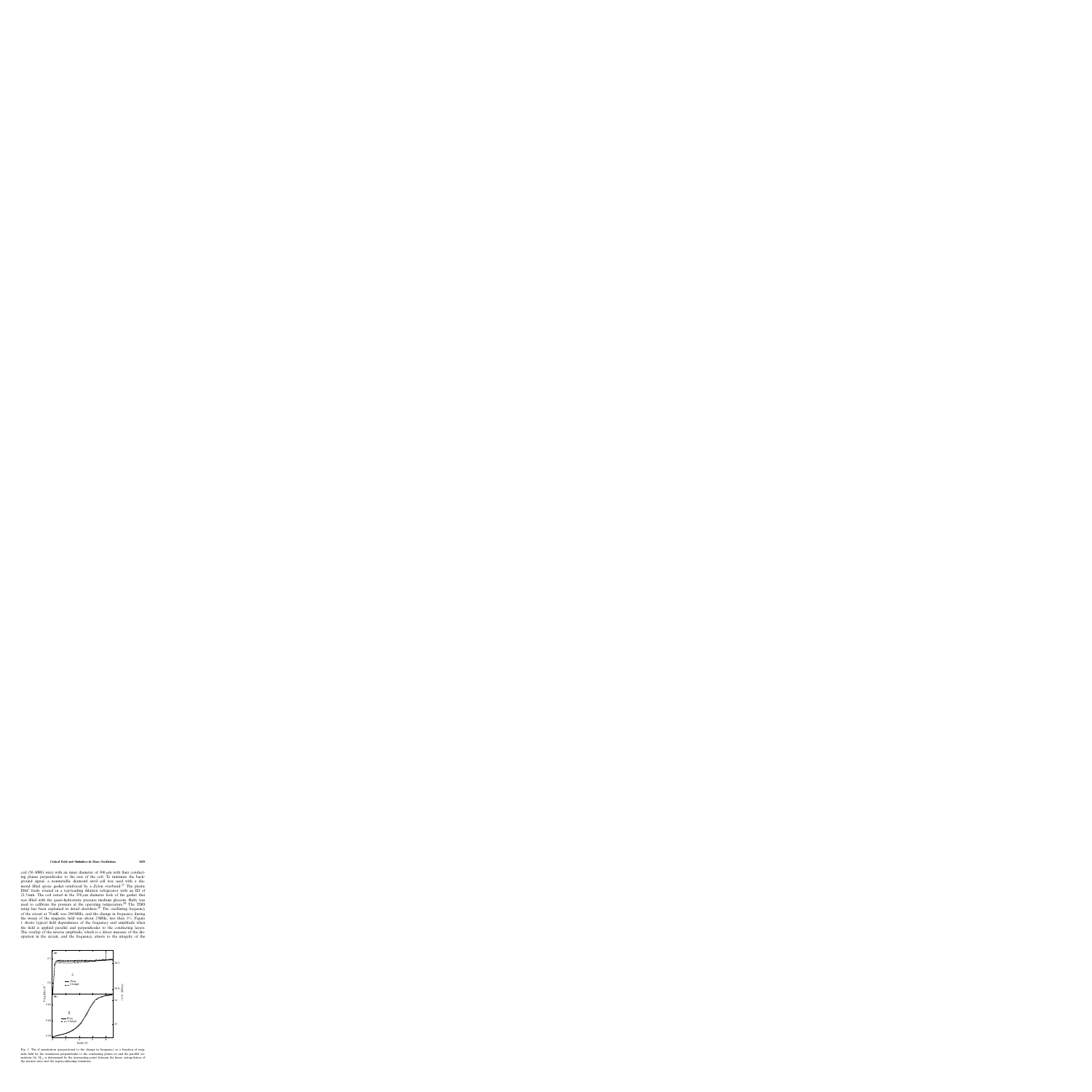data. We define the critical field as the intersection point between the linear extrapolation of the normal state and the superconducting transition. The data reported in the present work were taken in a top loading dilution refrigerator and an 18T superconducting magnet system at NHMFL in Tallahassee. The present configuration of the TDO electronics limits the lowest achievable temperature to 70 mK.

### **3. RESULTS**

Figure 2 shows the critical field, both parallel and perpendicular, for ambient pressure and three other values: 1.5, 1.67, and 1.75 kbar at  $T = 90$  mK. The critical fields in the different orientations decrease linearly as the pressure increases. However, the rates of change are different for the two orientations which is consistent with the anisotropy in the critical fields. We found  $dH_{c2}^{\perp}/dP \simeq -2.8$  T k bar<sup>-1</sup> whereas  $dH_{c2}^{\parallel}/dP \simeq -14.75$ Tk bar<sup>-1</sup>. Extrapolating the fitting lines, we found a critical pressure P<sub>c</sub> of about 1.8 kbar for  $H_{c2}^{\perp}$  and 2.1 kbar for  $H_{c2}^{\parallel}$ . These values are less than half of the value reported in Ref. 10 where  $P_c \simeq 5$  kbar. It is possible that anisotropic stresses of the frozen organic fluid in the pressure cell applied large strains on the sample causing us to underestimate the pressure by using the average value.<sup>29</sup> We present some data to support this idea when we discuss the Fermi surface at the end of Sec. 3 of this paper, although this overestimate cannot account for the full discrepancy of the



Fig. 2. Pressure dependence of parallel (circles) and perpendicular (triangles) critical field. The error is approximately the size of the symbols. The two ambient pressure points come from Ref. 16.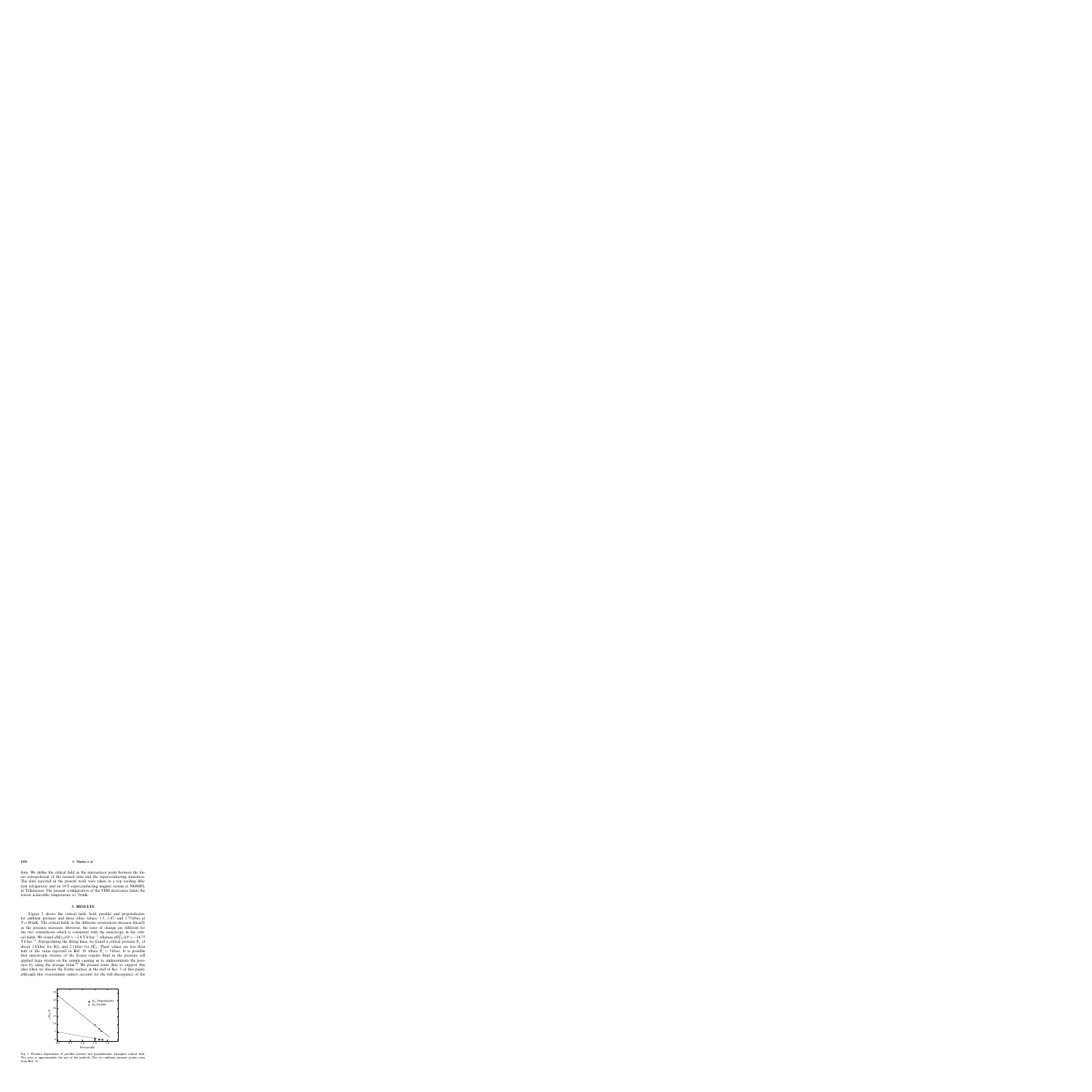critical pressures. The suppression of superconductivity by more than 90% within less than 1.5 kbar underlines the importance of a careful study of the effective mass under pressure. However, the very high linear rate of change of the parallel critical field with pressure is also striking, because while the change in the effective mass directly influences orbital effects, we assume that  $H_{c2}^{\parallel}$  is not orbitally limited. At this point, we only question the conclusion of Ref.10 that the enhancement of the effective mass is directly associated with superconductivity in  $\kappa$ -(BEDT-TTF)<sub>2</sub>Cu(NCS)<sub>2</sub> and suggest that other parameters, such as the  $V_{BCS}$  interaction term (the electron–phonon coupling matrix element), $30$  the density of states and/or the phonon characteristic energy may also be very sensitive to the applied pressure.

We measured the change in critical field with temperature at 1.75 kbar, both in the perpendicular and parallel orientation (Fig. 3). Although both diagrams show a saturation of the critical field at very low temperature,



Fig. 3. Critical fields  $[(a) - H_{c2}^{\perp}$  and  $(b) - H_{c2}^{\parallel}]$  as a function of temperature at  $P = 1.75$  kbar. The continuous line in (a) is the Ginzburg–Landau equation of the critical field at low temperature: H<sub>c2</sub> = Const. × (1 –  $(T / T_c)^2$ ). In both graphs, the field axis (y) shows about half of the maximum critical field showing that the parallel field is saturated over much more of the temperature range.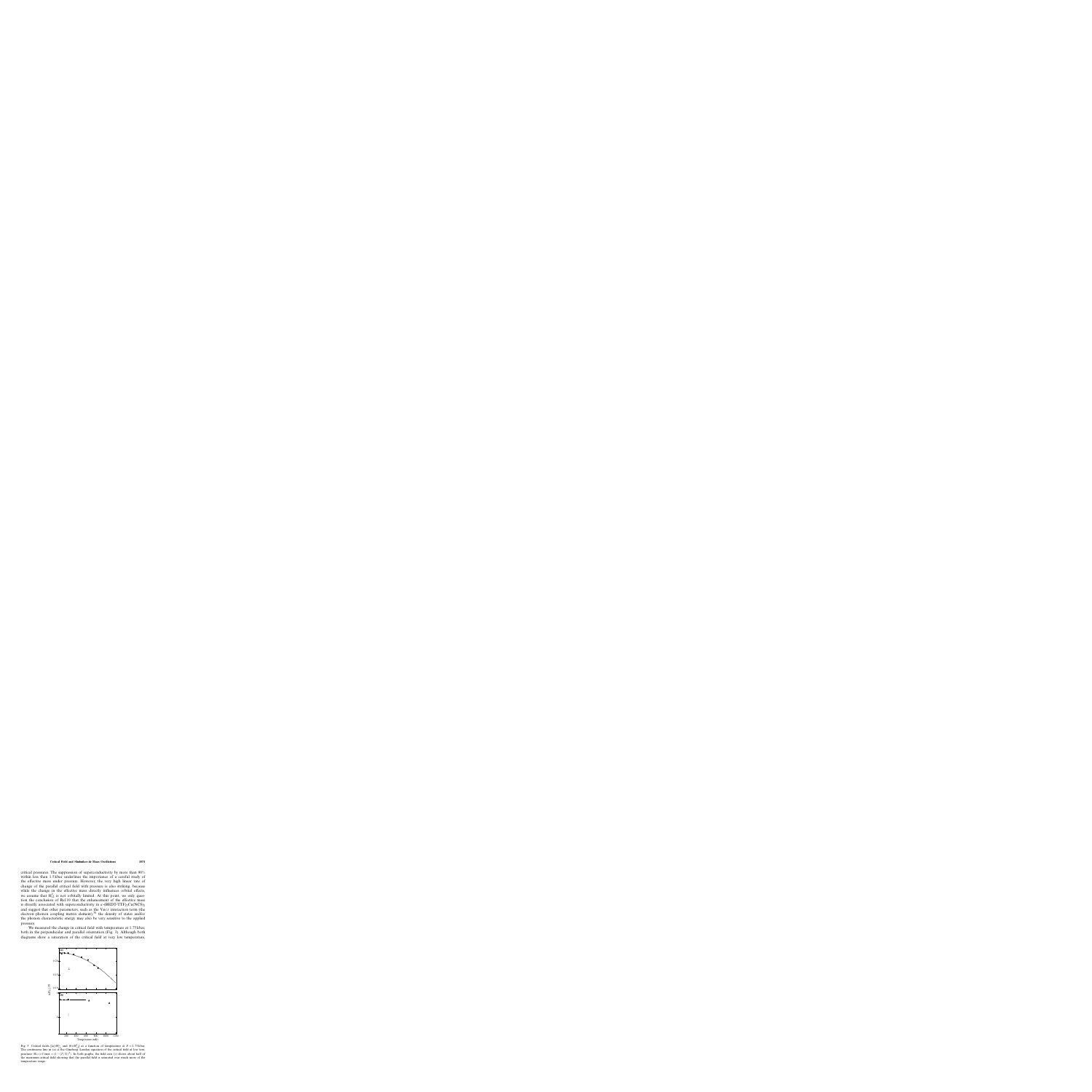it may not happen for the same reason. In the perpendicular orientation,  $\kappa$ -(BEDT-TTF)<sub>2</sub>Cu(NCS)<sub>2</sub> is orbitally limited at ambient pressure, the orbital critical field ( $\approx$  5T) being well below the Pauli limit ( $\approx$  18T), and we found the same situation at 1.75 kbar. As can be seen in Fig. 3a, our experimental data falls nicely on the theoretical Ginzburg–Landau result,  $H_{c2} \approx (1-(T/T_c)^2)$  albeit for only the lower half of the temperature range. A fit and extrapolation yields  $T_c \approx 1.75 \text{ K} \pm 0.5 \text{ K}$ .

As mentioned in the introduction, ambient pressure studies show that  $H_{c2}^{\parallel}$  exceeds the Pauli paramagnetic limit  $H_P^{BCS}$ , and shows no tendency of saturation as  $T \rightarrow 0K$ .<sup>11</sup> In contrast, at P = 1.75 kbar we found no change in the parallel critical field as the temperature increases from 70 to 240 mK. Above 240 mK it drops with a negative curvature (Fig. 3). Studying how the ratio between the measured  $H_{c2}^{\parallel}$  and the BCS Pauli limit change under pressure, we had to sort out the very different values obtained for the highest  $H_{c2}^{\parallel}$  at ambient pressure. Using the upper critical field of 28 T,<sup>31</sup> the ratio  $\widetilde{H}_{\text{meas}}/H_P^{BCS}$  is 1.55. At 1.75 kbar, if we conservatively estimate  $T_c$  to be 2.00 K (from the perpendicular diagram), then  $H_P^{BCS}$  would be equal to 3.7 T and the ratio  $H_{\text{meas}}/H_P^{BCS}$  would be about 1.47. These numbers suggest that the pressure does not change the proportion between the critical field and the energy gap (in so far as the  $T_c$ determines the energy gap) and suggests Pauli limiting.

Based on  $H_{c2}$  studied in previous experiments, one could expect either an increase or decrease in the parallel critical field as  $\kappa$ -(BEDT- $TTF)$ <sub>2</sub>Cu(NCS)<sub>2</sub> is subjected to pressure. If the conducting layers are decoupled and the layers are squeezed, the parallel critical field should increase until the it reaches the Pauli limit, as was found in single layers of aluminum.<sup>32</sup> If the insulating layers are squeezed, the parallel critical field should decrease as the the orbital limiting is enhanced due to the increased coupling of the layers, and the increased perpendicular coherence length. The fact that  $H_{c2}$  parallel is saturated at 1.75 kbar and the ratio  $H_{\text{meas}}/H_{P}^{BCS}$  does not change suggests that  $\kappa$ -(BEDT- $TTF$ )<sub>2</sub>Cu(NCS)<sub>2</sub> is always Pauli limited, and that g has not changed as the pressure is increased. This result is in contrast to the difference in the shape of the critical field phase diagram as the pressure is changed from ambient to 1.75 kbar. The difference in the shape of  $H<sub>c2</sub>$  suggests that there is a fundamental change in the cause of  $H<sub>c2</sub>$ . At all the pressures we worked at up to 1.75 kbar and at temperatures down to 70 mK, we have seen no evidence similar to our experiments in  $CeCoIn<sub>5</sub><sup>15</sup>$  for the FFLO phase, as was claimed to be present at ambient pressure,<sup>3</sup> and the transition is always of second order (Fig. 1b).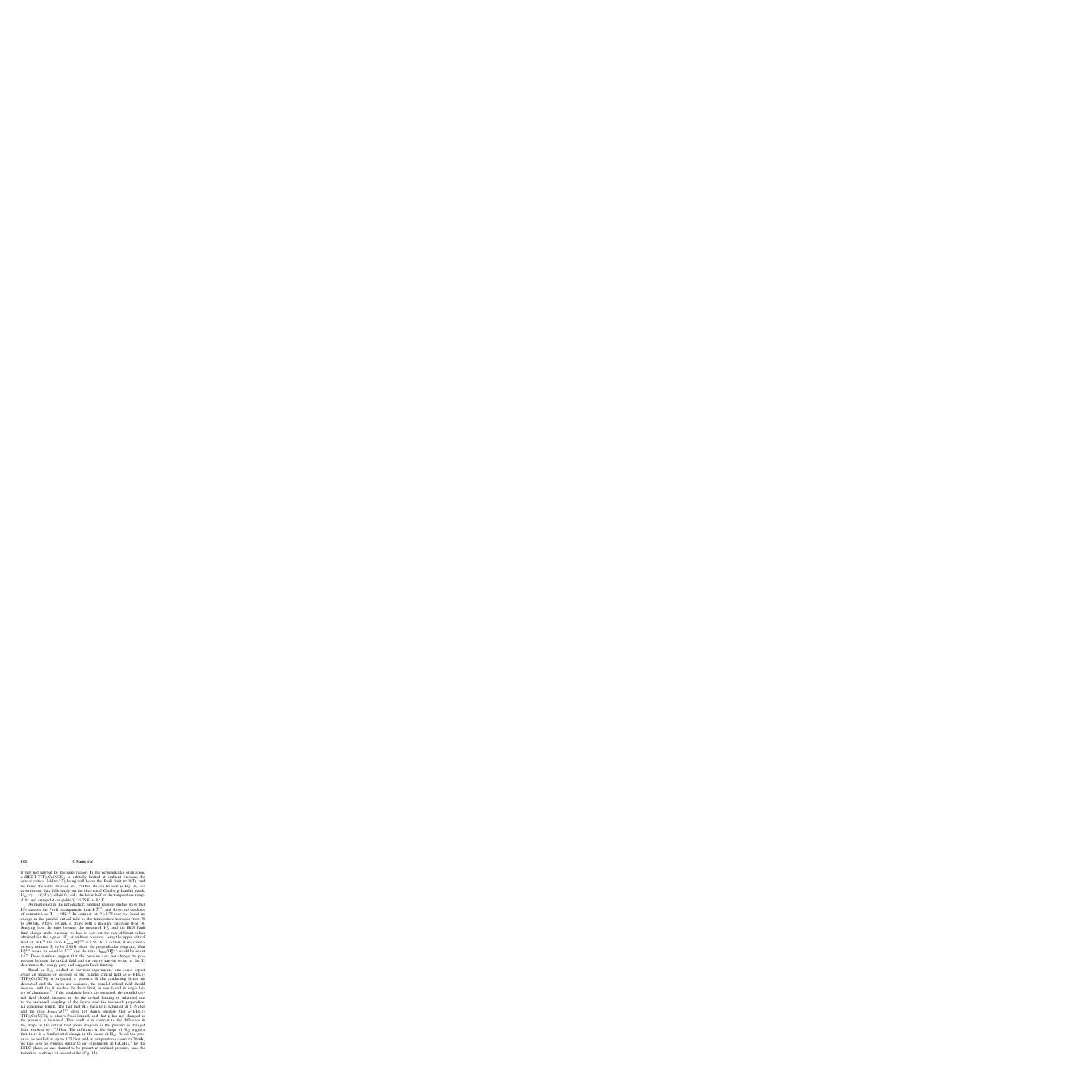Concluding the above discussion, to understand the mechanism of superconductivity in  $\kappa$ -(BEDT-TTF)<sub>2</sub>Cu(NCS)<sub>2</sub> it becomes very important to complete the ambient pressure phase diagram below 500 mK, but it is experimentally difficult to obtain magnetic fields higher than 30–35T and temperatures below 500 mK at the same time. We have shown that very low pressures, probably less than 1 kbar, would make this experimental investigation much more transparent.

To support our analysis above we would like to make sure that, under pressure,  $\kappa$ -(BEDT-TTF)<sub>2</sub>Cu(NCS)<sub>2</sub> does not suffer a transition from a layered quasi 2D superconductor toward an anisotropic 3D superconductor. If that were the case, then the orbital effects would no longer be negligible in the parallel orientation, and could even become the dominant factor. We can experimentally verify this change by measuring the change in the critical field with angle. The Ginzburg–Landau theory for an anisotropic 3D superconductor predicts a variation of the critical with angle after the following equation:  $24$ 

$$
\left[\frac{\mathbf{H}_{c2}(\theta)\cos(\theta)}{\mathbf{H}_{c2}^{\perp}}\right]^{2} + \left[\frac{\mathbf{H}_{c2}(\theta)\sin(\theta)}{\mathbf{H}_{c2}^{\parallel}}\right]^{2} = 1, \tag{1}
$$

where  $\theta$  is the angle between the field and the normal to the layers. For weakly coupled layered superconductors, Tinkham<sup>24</sup> and then Schneider and Schmidt<sup>33</sup> found that the angular dependence is given by:

$$
\left| \frac{\mathbf{H}_{c2}(\theta)\cos(\theta)}{\mathbf{H}_{c2}^{\perp}} \right| + \left[ \frac{\mathbf{H}_{c2}(\theta)\sin(\theta)}{\mathbf{H}_{c2}^{\parallel}} \right]^{2} = 1, \tag{2}
$$

which leads to a cusp-like behavior. For a truly Pauli limited superconductor even Eq. (2) should not be valid, because it is still based on orbital destruction of superconductivity. However, one can argue phenomenologically that a similar equation should exist with  $H_P$  in place of  $H_{c2}$  parallel, which is what we have used in this discussion. A theoretical argument for this phenomenological equation was made by Bulaevskii.<sup>34</sup>

We have determined the H<sub>c2</sub>( $\theta$ ) diagram for P = 1.67 and 1.75 kbar at  $T = 70$  mK. The experimental result along with the fits by Eqs. (1) and (2), are plotted in Fig. 4. The cusp-like feature observed experimentally at  $\theta = 90^\circ$  is the indication that Eq. (2) is a better fit up to 1.75 kbar. Therefore, we confirm experimentally that up to  $P = 1.75$  kbar there is no evidence for moving toward a more 3D (or less 2D) superconductor. We also found an enhancement of the anisotropy in critical field  $\gamma = H_{c2}^{\parallel}/H_{c2}^{\perp}$  from  $\simeq$  6 at ambient pressure to  $\gamma \simeq 23$  at P = 1.75 kbar, but we attribute this increase in the apparent anisotropy to the different mechanisms that affect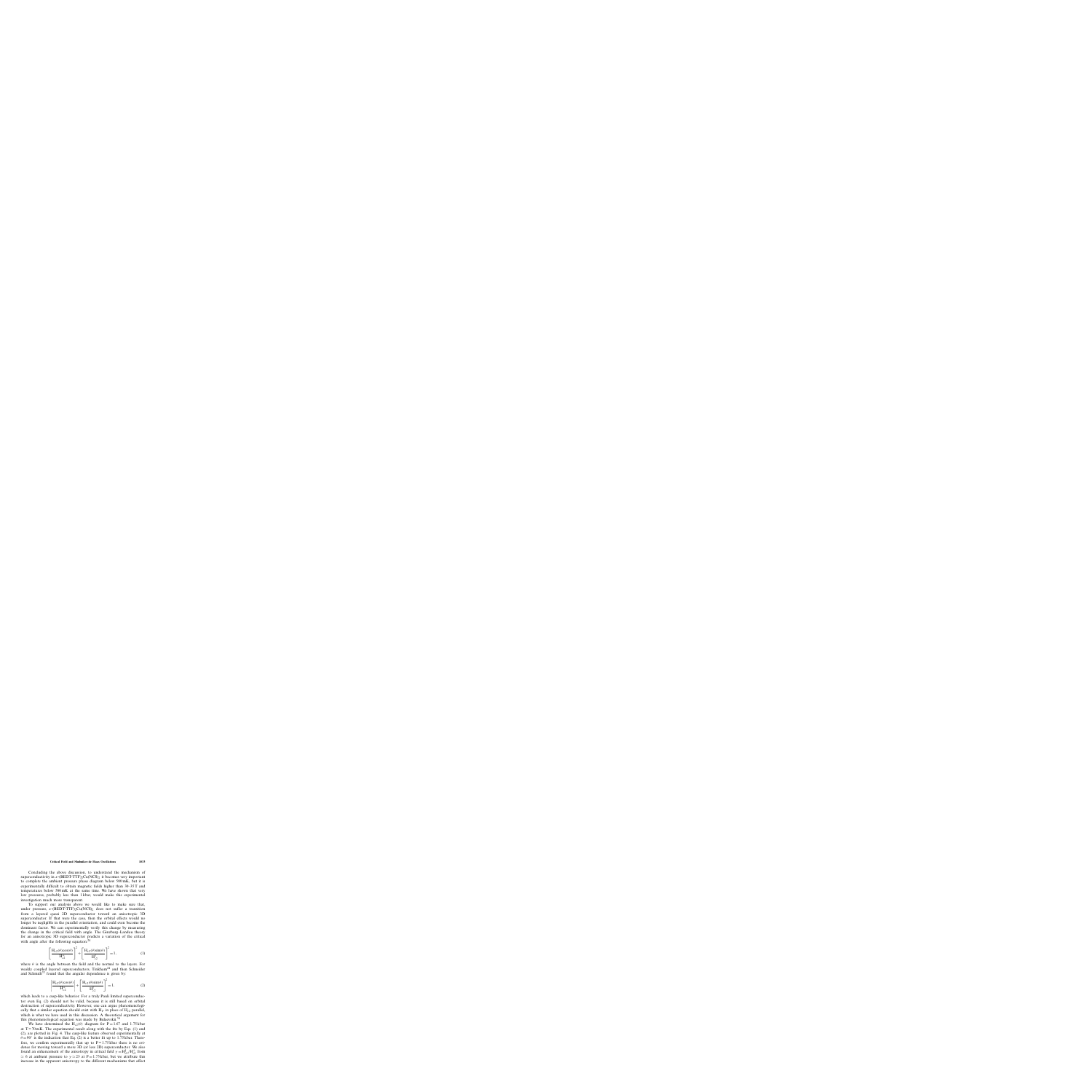

Fig. 4. Angular dependence of  $H_{c2}$  at 1.67 kbar (a), and 1.75 kbar (b). For both graphs, the continuous black line represents a fit with Lawrence–Doniach equation and the gray curve is a fit to the anisotropic 3D Ginzburg–Landau equation.

the critical fields in each orientation rather than to an enhancement of the 2D character of the  $\kappa$ -(BEDT-TTF)<sub>2</sub>Cu(NCS)<sub>2</sub>, as discussed in the introduction. In reference to our comment earlier that  $H_{c2}^{\parallel}$  at 1.75 kbar is Pauli limited, the cusp like character of the angular dependence is further evidence that the orbital effects are suppressed when the sample is at the parallel orientation. If there was significant transport through the layers, the angular dependence would have a rounded top near 90◦.

Beyond the superconducting transition, the change in frequency (and amplitude) of the TDO is due to the resistivity of the normal state, and at higher fields we have measured the Shubnikov-de Haas oscillations in magnetoresistance as shown in Fig. 5. Our limit of 18T did not allow for a careful analysis of the oscillation frequency with pressure and temperature, but we found an increase in the frequency of  $\alpha$ -orbit (F<sub> $\alpha$ </sub>) from 694.1T at 1.5 kbar to 703.0 T at 1.67 kbar (T =  $90 \text{ mK}$ ), while the ambient value  $(F<sub>0</sub>)$  is about 595 T. (At 1.75 kbar an experimental error prevented us from seeing the SdH oscillations.) The ratio  $F_{\alpha}/F_0$  is therefore, 1.17 at 1.5 kbar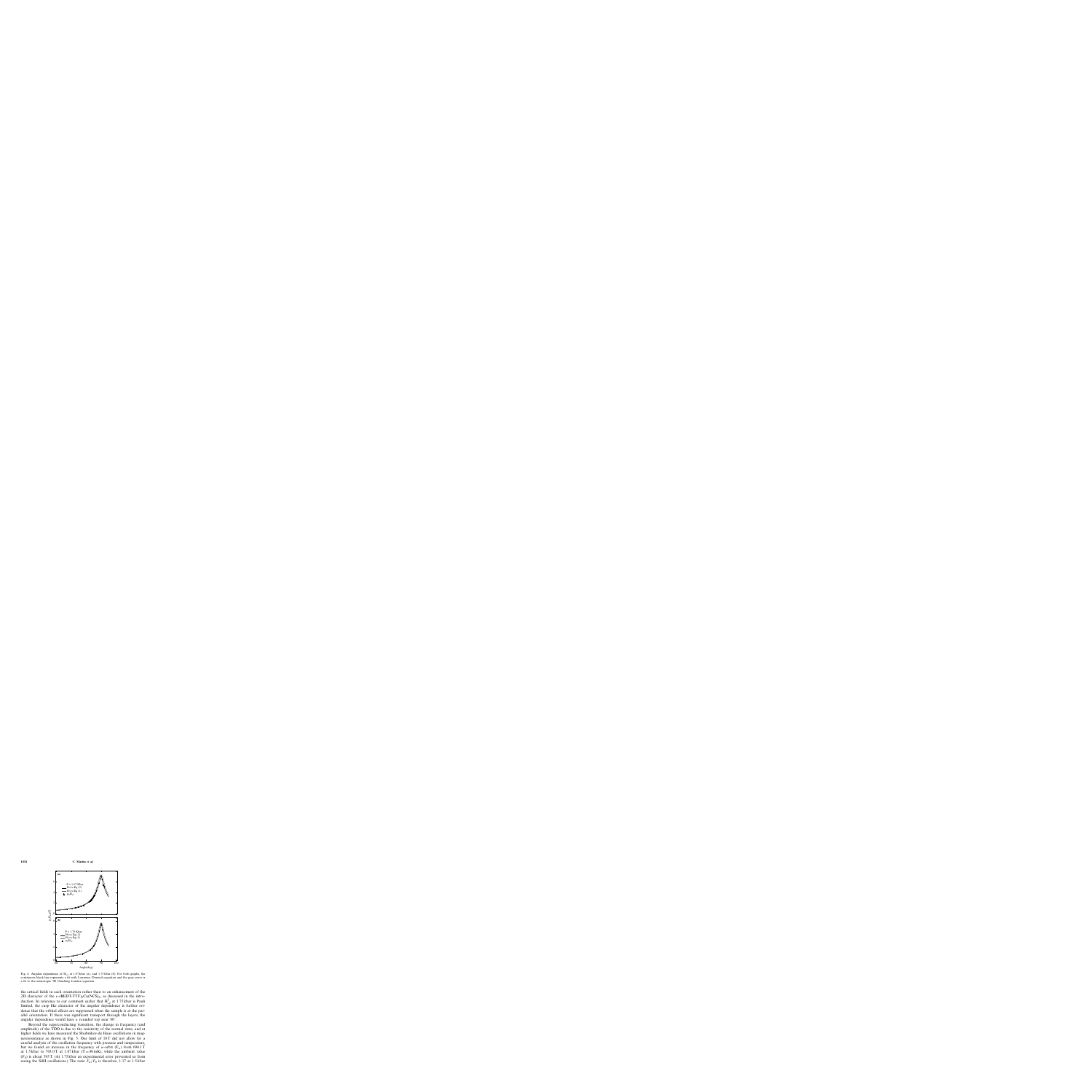

Fig. 5. Magnetoresistance oscillations of  $\kappa$ -(BEDT-TTF)<sub>2</sub>Cu(NCS)<sub>2</sub> at P=1.67 kbar and  $T = 90$  mK. The inset shows the FFT of the oscillations.

and 1.18 at 1.67 kbar. The linear increase of the frequency of oscillations with pressure is due to the change in size of the unit cell and the inverse effect on the Brillouin zone.<sup>10,30,35</sup> This frequency corresponds to almost  $3$  kbar in other experiments using petroleum spirit, and 6 kbar in helium<sup>29</sup> suggesting that non hydrostatic pressure may have caused more stress on the sample than we expected based on our ruby measurements.

### **4. CONCLUSIONS**

In summary, we have proven that the combination of the TDO technique and the nonmetallic pressure cell can provide a very useful tool in the study of superconductivity.

Measurements on  $\kappa$ -(BEDT-TTF)<sub>2</sub>Cu(NCS)<sub>2</sub> revealed that the pressure strongly affects the critical field, by more than 90% within 1.5 kbar, both in the perpendicular and parallel orientations. As far as we have measured, the superconductivity is suppressed linearly as a function of pressure in both orientations.

At 1.75 kbar, we found a clear change in the behavior of the parallel critical field with temperature (non-saturating to saturating), from the ambient pressure phase diagram. Yet, the value of  $H_{c2}^{\parallel}$  still exceeds the BCS Pauli limit in the same ratio as at ambient pressure. This conflicting evidence makes it difficult to know if  $\kappa$ -(BEDT-TTF)<sub>2</sub>Cu(NCS)<sub>2</sub> is still in the Pauli limit at high pressures, although according to our experimental evidence, up to 1.75 kbar,  $\kappa$ -(BEDT-TTF)<sub>2</sub>Cu(NCS)<sub>2</sub> is still well described by the 2D Lawrence–Doniach model for layered superconductors. These points suggest that  $\kappa$ -(BEDT-TTF)<sub>2</sub>Cu(NCS)<sub>2</sub> is still Pauli limited even up to 1.75 kbar.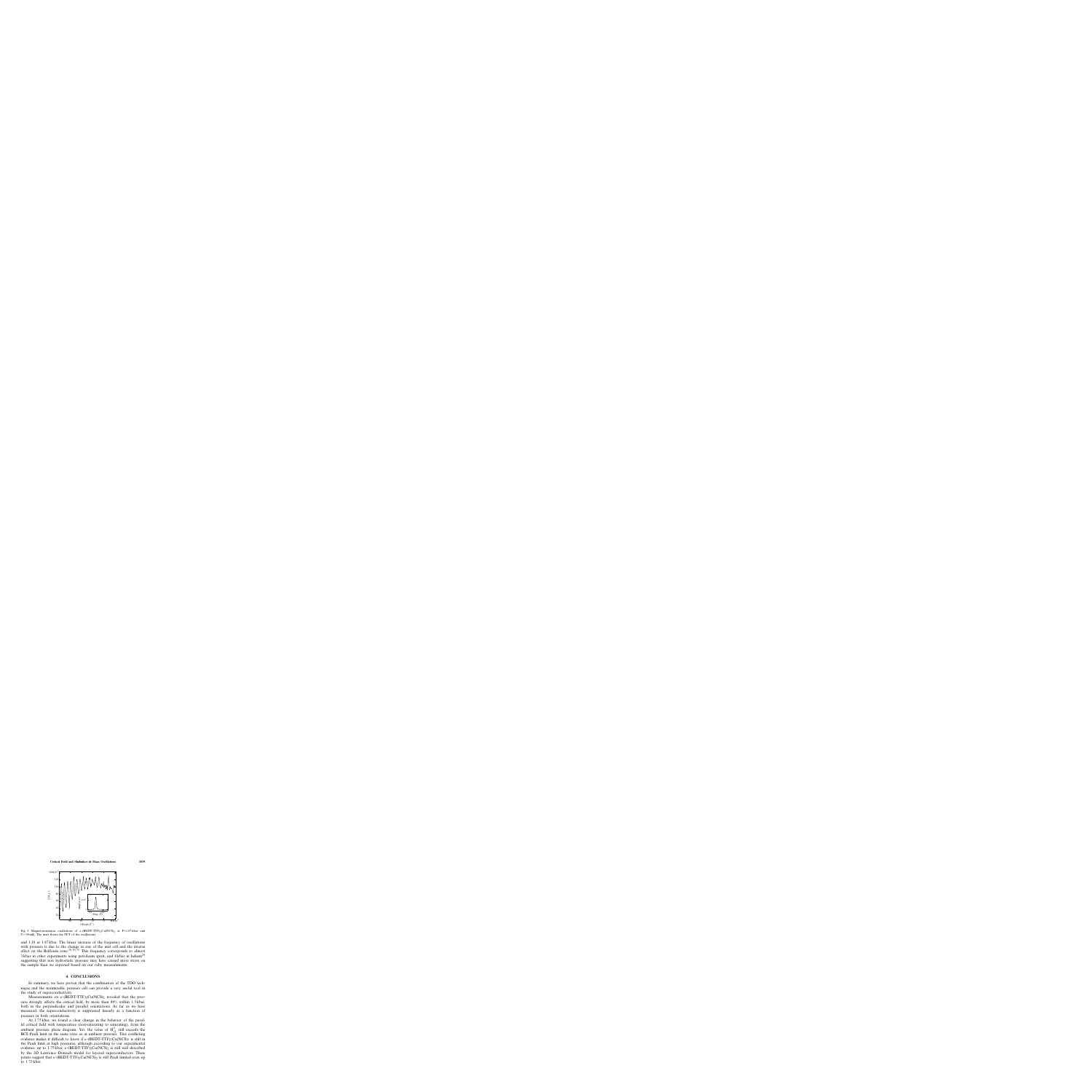The frequency of the magnetoresistance oscillations increases with pressure at a higher rate than previously reported in literature Ref. 10. In an effort to better understand the role played by different physical quantities (e.g. the effective mass,  $V_{BCS}$ , transfer integral, spinorbit scattering rate) we are pursuing larger fields, lower temperatures, and higher pressures. Exploring the very low pressure gap in our data would be very useful as well.

The authors would like to thank Tim Murphy and Eric Palm for their help during this experiment, J. Singleton for helpful discussions and R. Desilets and J. Farrell for careful machining. This work was supported by the NSF Cooperative Agreement No. DMR-0084173 at the NHMFL and, in particular, the NHMFL In House Research Program.

## **REFERENCES**

- 1. H. A. Radovan, N. A. Fortune, T. P. Murphy, S. T. Hannahs, E. C. Palm, S. W. Tozer, and D. Hall, *Nature* **425**, 51 (2003).
- 2. A. Bianchi, R. Movshovich, C. Capan, A. Lacerda, P. G. Pagliuso, and J. L. Sarrao, *Phys. Rev. Lett.* **91**, 187004 (2003).
- 3. J. Singleton, J. A. Symington, M.-S. Nam, A. Ardavan, and M. Kurmoo, P. Day, *J. Phys.: Condens. Matter* **6**, L641 (2000).
- 4. M. A. Tanatar, T. Ishiguro, H. Tanaka, and H. Kobayashi, *Phys. Rev. B*, **66**, 134503 (2002).
- 5. P. Fulde and R. A. Ferrell, *Phys. Rev.* **135**, A550 (1964).
- 6. A. I. Larkin and Yu. N. Ovchinnikov, *Zh. Eksp. Teor. Fiz.* 47, 1136 (1964); or *Sov. Phys. JETP* **20**, 762 (1965).
- 7. J. M. Williams et al., *Organic Superconductivity*, V. Z. Kresin and W. A. Little, eds. Plenum, NY (1990).
- 8. T. Ishiguro, K. Yamaji, and G. Saito, Organic Superconductors, 2nd ed. Heidelberg, Springer (1998).
- 9. V. Z. Kresin, H. Morawitz, and S. A. Wolf, *Mechanisms of Conventional and High T*<sup>c</sup> *Superconductivity,* University Press, Oxford (1993).
- 10. J. Caulfield, W. Lubczynski, F. L. Pratt, J. Singleton, DYK Ko, W. Hayes, M. Kurmoo, and P. Day, *J. Phys.: Condens. Matter* **6**, 2911 (1994).
- 11. T. Ishiguro, *J. Phys. IV France* **10**, 186 (2000).
- 12. A. M. Clogston, *Phys. Rev. Lett.* **9**, 266 (1962).
- 13. B. S. Chandrasekhar, *Appl. Phys. Lett*. **1**, 7 (1962).
- 14. K. Maki, *Phys. Rev.* **148**, 362, (1966).
- 15. C. Martin, C. C. Agosta, S. W. Tozer, H. A. Radovan, E. C. Palm, T. P. Murphy, and J. L. Sarrao, *Phys. Rev. B* **71** 020503 (2005). A more detailed discussing of calculating the Pauli limit can be found at http://physics.clarku.edu/superconductor/PauliFold/CalculatingHP.html.
- 16. F. Zuo, J. S. Brooks, R. H. McKenzie, J. A. Schlueter, and J. M. Williams, *Phys. Rev. B* **61**, 750 (2000).
- 17. Z. Bayindir, Ph.D thesis, Clark University, 2002
- 18. R. A. Klemm, A. Luther, and M. R. Beasley, *Phys. Rev. B* **12**, 877 (1975).
- 19. J. Singleton, *Rep. Prog. Phys.* **63**, 1111 (2000) or J. Singleton, P. A. Goddard, A. Ardavan, N. Harrison, S. J. Blundell, J. A. Schlueter, and A. M. Kini, *Phys. Rev. Lett.* **88**, 037001 (2002).
- 20. C. C. Agosta, T. Coffey, Z. Bayindir, I. Mihut, C. Martin, and M. Tokumoto, *Physical Phenomena in High Magnetic Fields IV*, G. Boebinger, Z. Fisk, L. P. GorKov, A. Lacerda, J. R. Schrieffer, eds., World Scientific, 333, (2002).